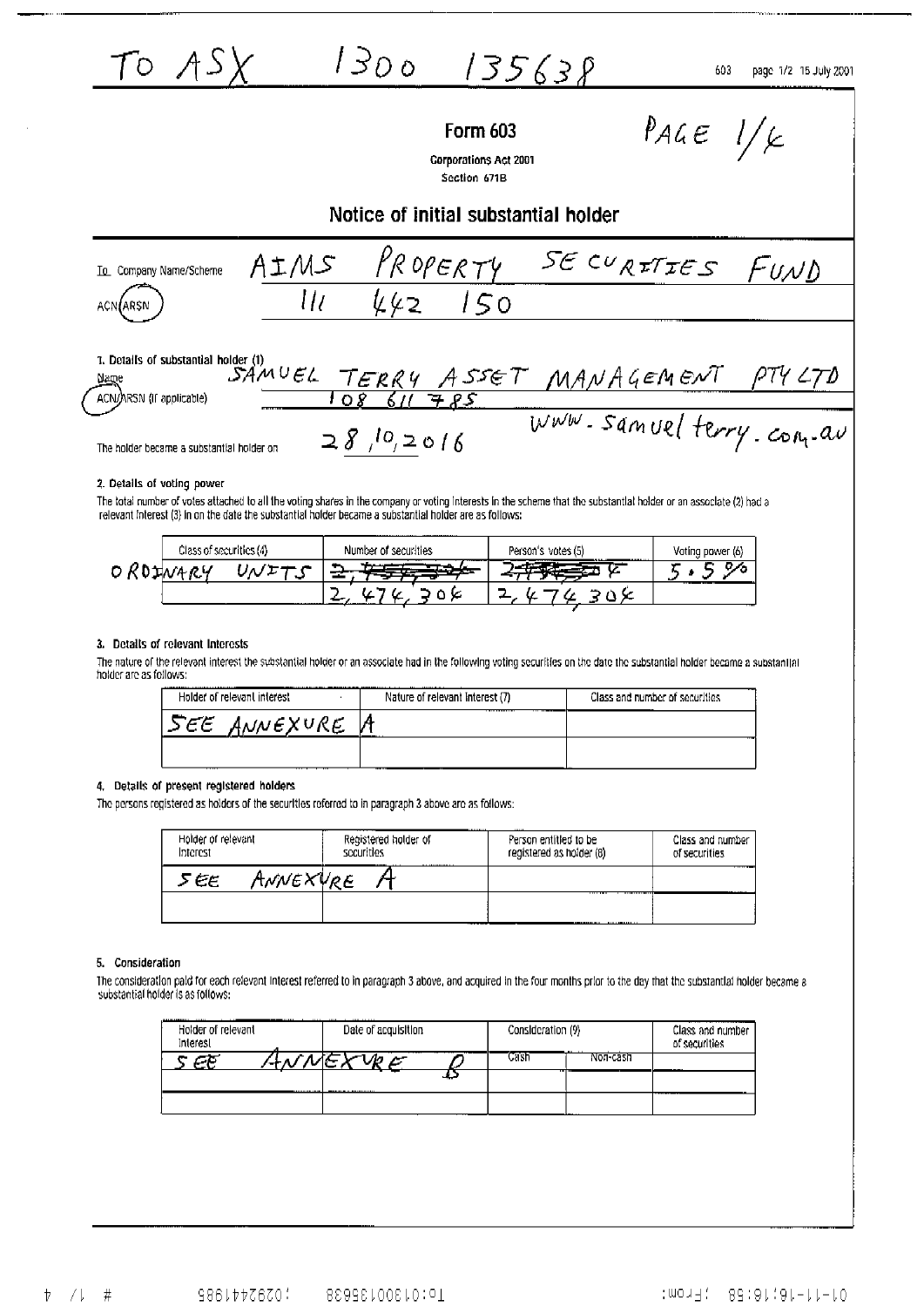### 603 page 2/2 15 July 2001

 $\sim$ 

|                     | 6. Associates<br>The reasons the persons named in paragraph 3 above are associates of the substantial holder are as follows:                                                                                                                                                                                                                                                                                                                                                                                                                                          |  |  |  |  |
|---------------------|-----------------------------------------------------------------------------------------------------------------------------------------------------------------------------------------------------------------------------------------------------------------------------------------------------------------------------------------------------------------------------------------------------------------------------------------------------------------------------------------------------------------------------------------------------------------------|--|--|--|--|
|                     | Name and ACN/ARSN (if applicable)<br>Nature of association                                                                                                                                                                                                                                                                                                                                                                                                                                                                                                            |  |  |  |  |
|                     |                                                                                                                                                                                                                                                                                                                                                                                                                                                                                                                                                                       |  |  |  |  |
|                     | 7. Addresses                                                                                                                                                                                                                                                                                                                                                                                                                                                                                                                                                          |  |  |  |  |
|                     | The addresses of persons named in this form are as follows:                                                                                                                                                                                                                                                                                                                                                                                                                                                                                                           |  |  |  |  |
|                     | Name<br>Address<br>NNEXVRE<br>5 E E<br>$\subset$                                                                                                                                                                                                                                                                                                                                                                                                                                                                                                                      |  |  |  |  |
|                     |                                                                                                                                                                                                                                                                                                                                                                                                                                                                                                                                                                       |  |  |  |  |
|                     |                                                                                                                                                                                                                                                                                                                                                                                                                                                                                                                                                                       |  |  |  |  |
|                     | Signature                                                                                                                                                                                                                                                                                                                                                                                                                                                                                                                                                             |  |  |  |  |
|                     | sign here $\frac{FRED}{F Z}$ WOOLLARD                                                                                                                                                                                                                                                                                                                                                                                                                                                                                                                                 |  |  |  |  |
|                     |                                                                                                                                                                                                                                                                                                                                                                                                                                                                                                                                                                       |  |  |  |  |
|                     | DIRECTIONS                                                                                                                                                                                                                                                                                                                                                                                                                                                                                                                                                            |  |  |  |  |
| (1)                 | If there are a number of substantial holders with similar or related relevant interests (eg. a corporation and its related corporations, or the manager and trustee of an<br>equity trust), the names could be included in an annexure to the form. If the relevant interests of a group or persons are essentially similar, they may be referred to<br>throughout the form as a specifically named group if the membership of each group, with the names and addresses of members is clearly set out in paragraph 7 of the<br>form.                                  |  |  |  |  |
| (2)                 | See the definition of "associate" in section 9 of the Corporations Act 2001.                                                                                                                                                                                                                                                                                                                                                                                                                                                                                          |  |  |  |  |
| (3)                 | See the definition of "relevant interest" In sections 608 and 671B(7) of the Corporations Act 2001.                                                                                                                                                                                                                                                                                                                                                                                                                                                                   |  |  |  |  |
| (4)                 | The voting shares of a company constitute one class unless divided into separate classes.                                                                                                                                                                                                                                                                                                                                                                                                                                                                             |  |  |  |  |
| $\left(5\right)$    | The total number of votes attached to all the voting shares in the company or voting interests in the scheme (if any) that the person or an associate has a relevant<br>interest in.                                                                                                                                                                                                                                                                                                                                                                                  |  |  |  |  |
| (6)                 | The person's votes divided by the total votes in the body corporate or scheme multiplied by 100.                                                                                                                                                                                                                                                                                                                                                                                                                                                                      |  |  |  |  |
| $\left( 7\right)$   | Include details of:<br>$\langle j \rangle$<br>any relevant agreement or other circumstances by which the relevant interest was acquired. If subsection 6718(4) applies, a copy of any document setting out<br>the terms of any relevant agreement, and a statement by the person giving full and accurate details of any contract, scheme or arrangement, must accompany<br>this form, together with a written statement certifying this contract, scheme or arrangement; and                                                                                         |  |  |  |  |
|                     | $\left( 0\right)$<br>any qualification of the power of a person to exercise, control the exercise of, or Influence the exercise of, the voting powers or disposal of the securities to<br>which the relevant interest relates (indicating clearly the particular securities to which the qualification applies).                                                                                                                                                                                                                                                      |  |  |  |  |
|                     | See the definition of "relevant agreement" in section 9 of the Corporations Act 2001.                                                                                                                                                                                                                                                                                                                                                                                                                                                                                 |  |  |  |  |
| $\langle 8 \rangle$ | If the substantial holder is unable to determine the identity of the person (eg. if the relevant Interest arises because of an option) write "unknown".                                                                                                                                                                                                                                                                                                                                                                                                               |  |  |  |  |
| (                   | Details of the consideration must include any and all benefits, money and other, that any person from whom a relevant interest was acquired has, or may, become<br>entitled to receive in relation to that acquisition. Details must be included even if the benefit is conditional on the happening or not of a contingency. Details must be<br>included of any benefit paid on behalf of the substantial holder or its associate in relation to the acquisitions, even if they are not paid directly to the person from whom<br>the relevant interest was acquired. |  |  |  |  |
|                     |                                                                                                                                                                                                                                                                                                                                                                                                                                                                                                                                                                       |  |  |  |  |
|                     |                                                                                                                                                                                                                                                                                                                                                                                                                                                                                                                                                                       |  |  |  |  |
|                     |                                                                                                                                                                                                                                                                                                                                                                                                                                                                                                                                                                       |  |  |  |  |

4 70 # 98614476700 9861468201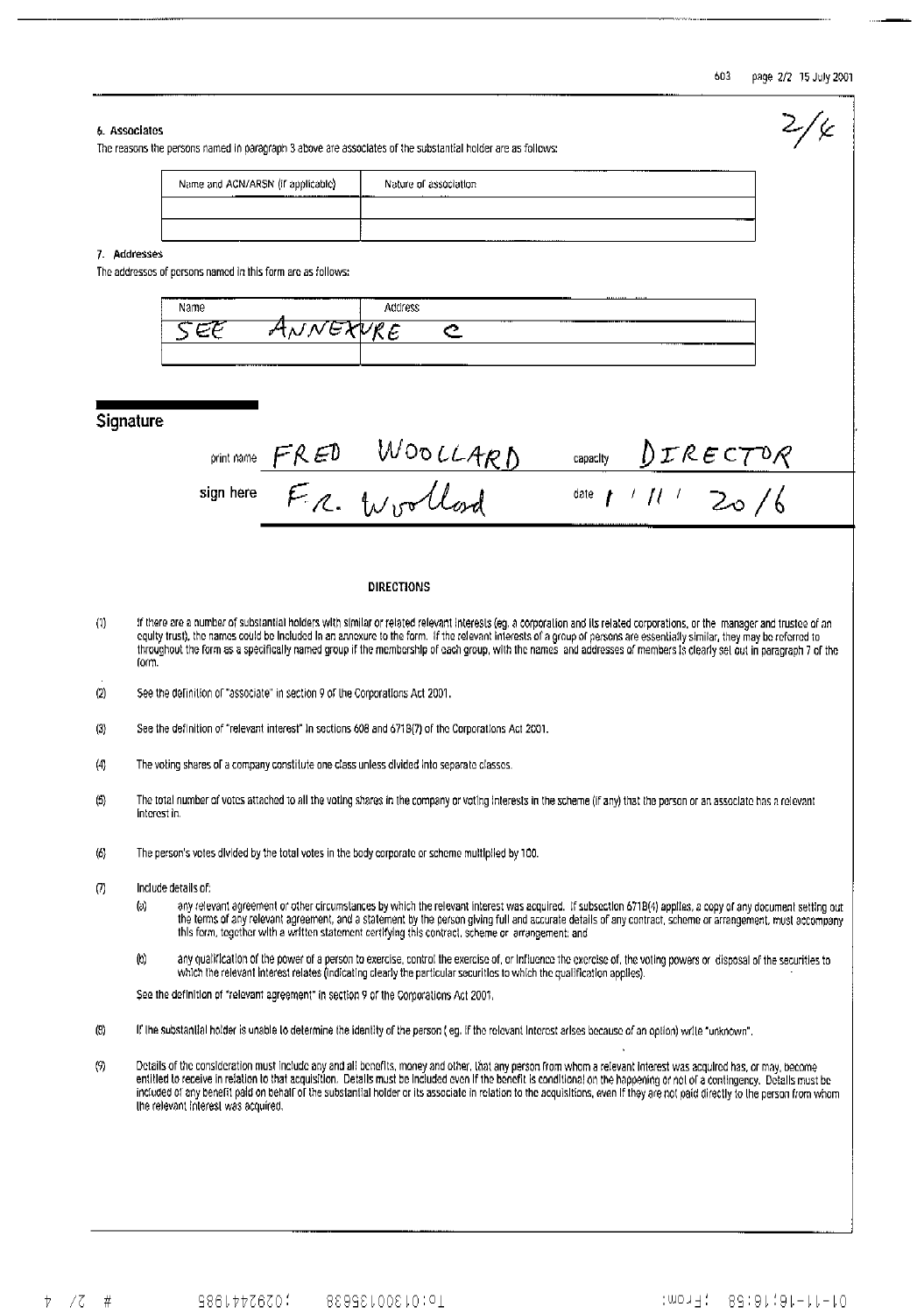$3/\epsilon$ 

## SAMUEL TERRY ASSET MANAGEMENT PTY LTD (A.C.N 108 611 785) **ANNEXURES TO FORM 603** AIMS PROPERTY SECURITIES FUND (ARSN 111 442 150)

 $\mathbf{r}$ 

| <b>ANNEXURE A:</b>                                                                                 |                                                                                                             |                                                                                                                                                                   |                             |
|----------------------------------------------------------------------------------------------------|-------------------------------------------------------------------------------------------------------------|-------------------------------------------------------------------------------------------------------------------------------------------------------------------|-----------------------------|
| <b>Holder of Relevant</b><br><b>Interest</b>                                                       | Person<br><b>Entitled to be</b><br><b>Registered as</b><br>Holder                                           | <b>Nature of</b><br>Relevant<br>Interest                                                                                                                          | Number of<br>shares<br>held |
| <b>Samuel Terry Asset</b><br>Management Pty Ltd<br>("STAM")<br>(A.C.N 108 611 785)                 | JP Morgan<br>Nominees<br>Australia Ltd as<br>custodian of the<br>Samuel Terry<br>Absolute                   | STAM has the<br>power to<br>control the<br>exercise of the<br>right to vote the<br>shares, and the<br>power to<br>exercise control<br>over the<br>disposal of the | 2,454,304                   |
| www.samuelterry.com.au                                                                             | Return Fund                                                                                                 | shares as<br>Trustee of the<br><b>Samuel Terry</b><br>Absolute<br>Return Fund                                                                                     |                             |
| Fred Woollard and<br>Therese Cochrane as<br>trustees of the Woollard<br><b>Superannuation Fund</b> | <b>Fred Woollard</b><br>and Therese<br>Cochrane as<br>trustees of the<br>Woollard<br>Superannuation<br>Fund | Shares owned<br>on behalf of the<br>Superannuation<br>Fund, Fred<br>Woollard is a<br>director of<br>STAM.                                                         | 20,000                      |
|                                                                                                    |                                                                                                             |                                                                                                                                                                   |                             |
|                                                                                                    |                                                                                                             |                                                                                                                                                                   |                             |